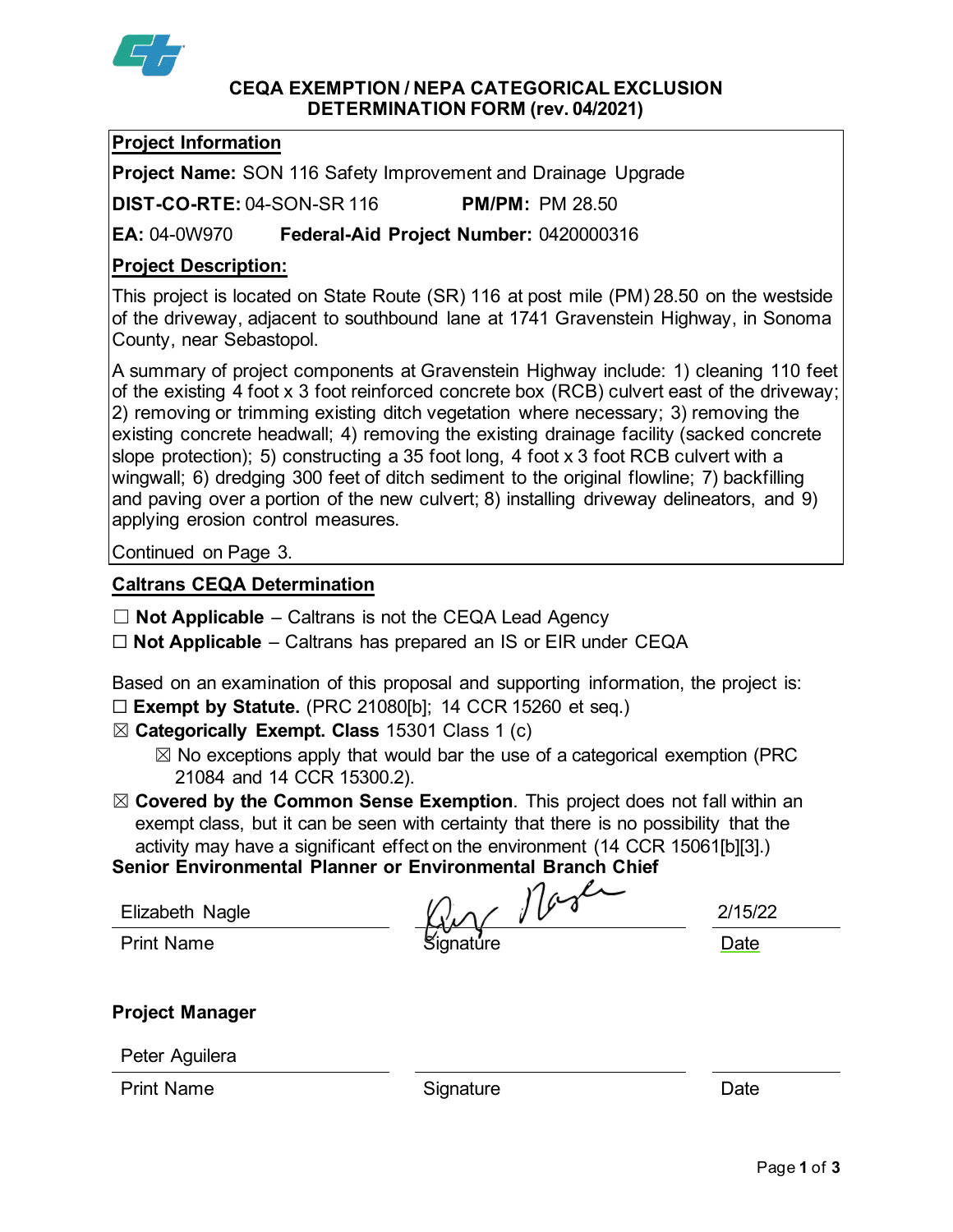

## **Caltrans NEPA Determination**

#### ☒ **Not Applicable**

Caltrans has determined that this project has no significant impacts on the environment as defined by NEPA, and that there are no unusual circumstances as described in 23 CFR 771.117(b). See [SER Chapter 30](https://dot.ca.gov/programs/environmental-analysis/standard-environmental-reference-ser/volume-1-guidance-for-compliance/ch-30-categorical-exclusions#exception) for unusual circumstances. As such, the project is categorically excluded from the requirements to prepare an EA or EIS under NEPA and is included under the following:

☐ **23 USC 326:** Caltrans has been assigned, and hereby certifies that it has carried out the responsibility to make this determination pursuant to 23 USC 326 and the Memorandum of Understanding dated April 18, 2019, executed between FHWA and Caltrans. Caltrans has determined that the project is a Categorical Exclusion under:

- ☐ **23 CFR 771.117(c): activity (c)()**
- ☐ **23 CFR 771.117(d): activity (d)()**
- ☐ **Activity listed in Appendix A of the MOU between FHWA and Caltrans**

☐ **23 USC 327:** Based on an examination of this proposal and supporting information, Caltrans has determined that the project is a Categorical Exclusion under 23 USC 327. The environmental review, consultation, and any other actions required by applicable Federal environmental laws for this project are being, or have been, carried out by Caltrans pursuant to 23 USC 327 and the Memorandum of Understanding dated December 23, 2016 and executed by FHWA and Caltrans.

#### **Senior Environmental Planner or Environmental Branch Chief**

Print Name **Signature** Signature **Date** 

#### **Project Manager/ DLA Engineer**

N/A

Print Name **Signature** Signature Date

**Date of Categorical Exclusion Checklist completion:** 02/14/2022 **Date of Environmental Commitment Record or equivalent:** 02/04/2022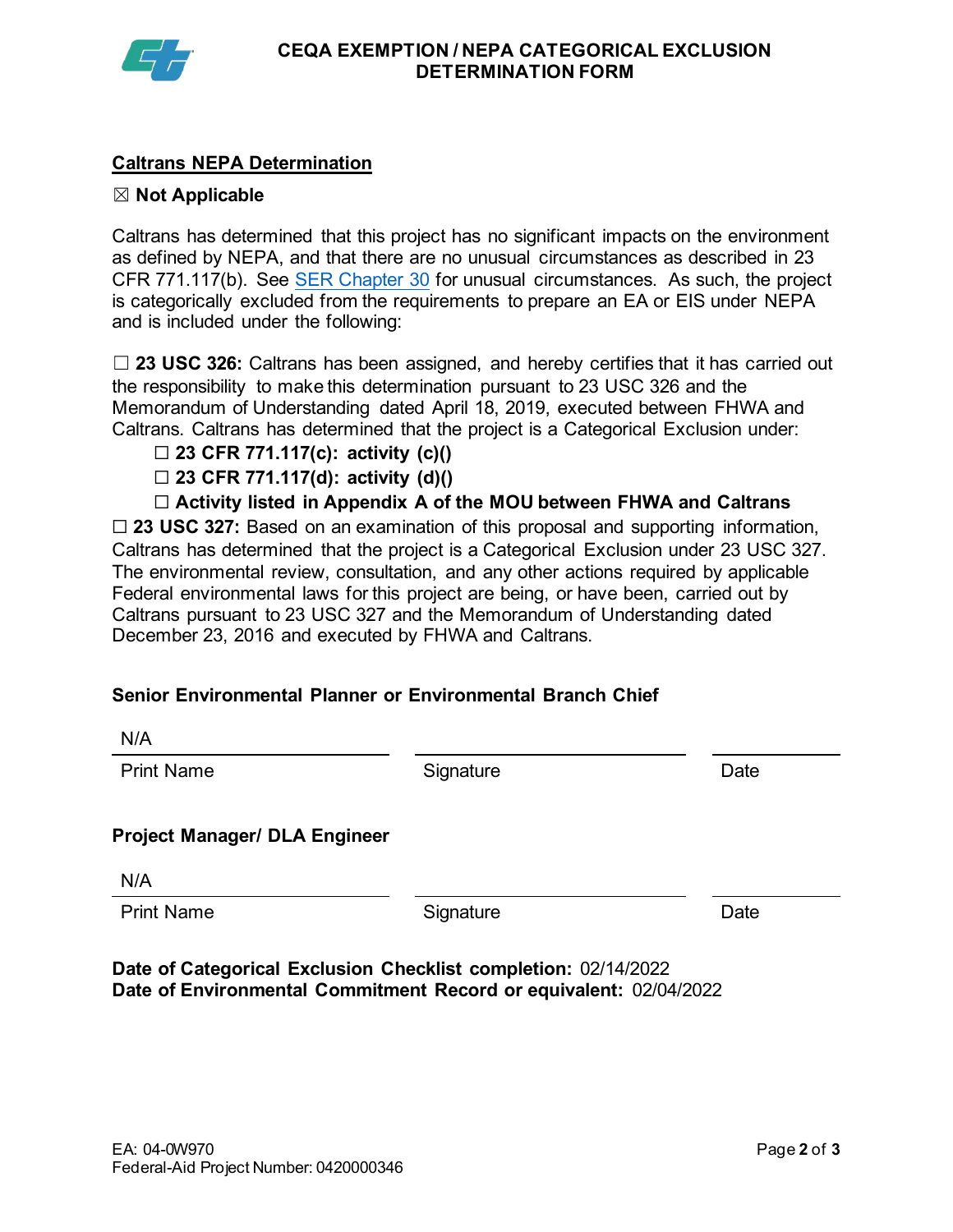

#### **CEQA EXEMPTION / NEPA CATEGORICAL EXCLUSION DETERMINATION FORM**

#### **Continuation sheet:**

This section of SR 116 is a two-lane highway (one lane in each direction). At PM 28.50, the existing roadside ditch on the north side of the highway has a slope of approximately 1H:1V (horizontal : vertical) and is up to 5 feet in depth, the existing guardrail is not sufficient to prevent vehicles from running off the road into the ditch. Current accident data at this location indicates that the guardrail has been hit repeatedly by traffic traveling westbound.

Field investigations and internal discussions determined that continued repair and installation of guardrail will not alleviate the ongoing collision issue. Traffic safety recommends extending the RCB culvert approximately 35 feet to the west and widening the paved roadway section in this area to give drivers more time to turn into the lane from the adjoining side-street. In addition, it is proposed to dredge 300 feet of the existing unlined ditch to its original flowline to remove sedimentation and facilitate proper drainage. These modifications will maintain the integrity of the roadway and enhance driver safety.

See attached Environmental Commitment Record (ECR) for environmental commitments.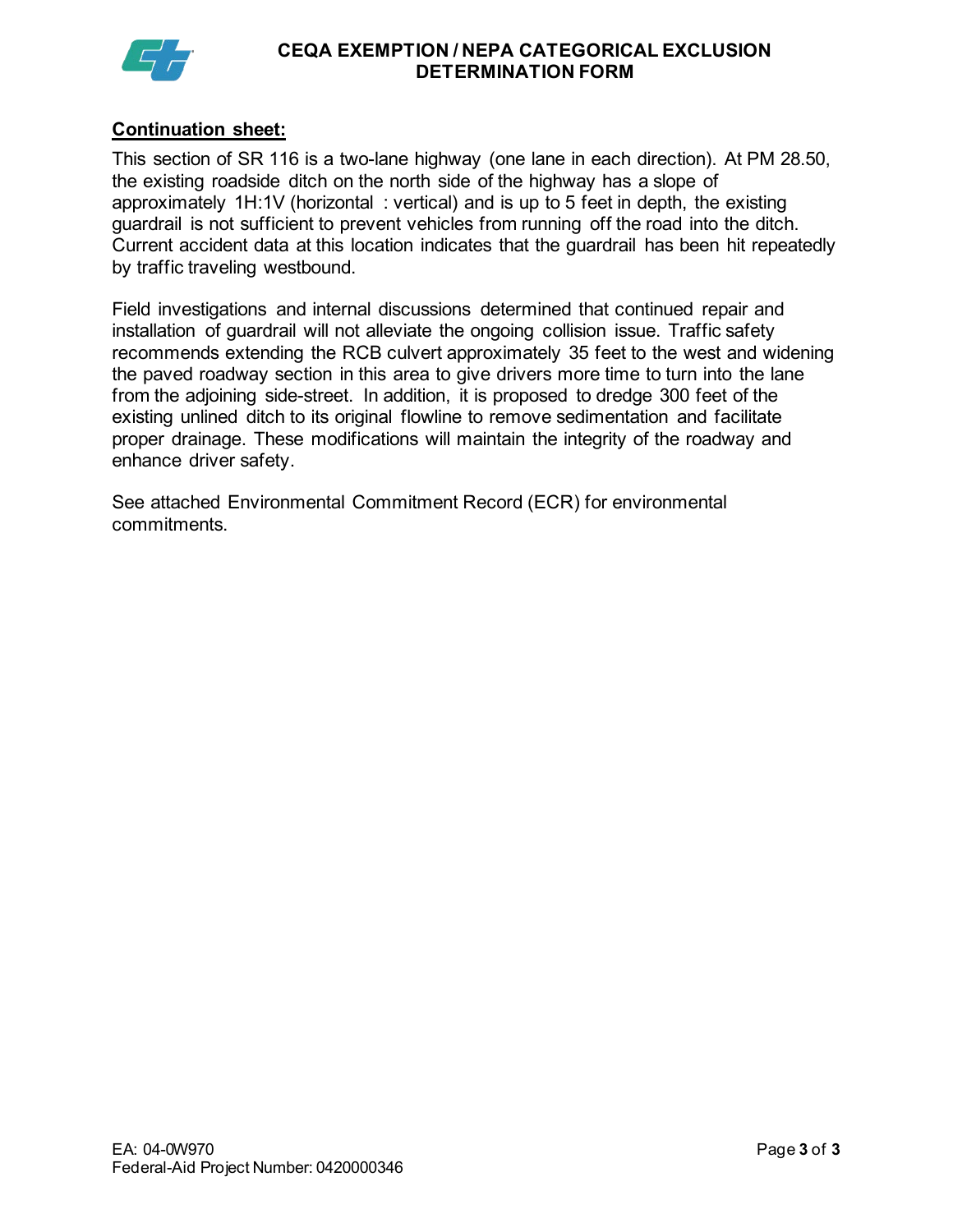

| R when permit has been completed |  |
|----------------------------------|--|
| R when permit has been completed |  |
|                                  |  |
|                                  |  |
|                                  |  |
|                                  |  |

# **Environmental Commitments Record (ECR)**

#### **DIST-CO-RTE:** 0420000316 **PM/PM:** SON/116/28.4 **EA/Project ID.:** 04-0W970

**Project Description:** This project is located at post mile 28.5 on the westside of the driveway at 1741 Gravenstein Highway South State Route 116 (SR 116) in Sonoma County near Sebastopol. This section of highway is a two highway (one lane in each direction). Although the purpose of this project is to address the repeated hitting of an existing guardrail, Traffic Safety recommends not to repair or install any new guardrail. The existing dit approximately 1:1 with a depth of 5 feet, placement of a guardrail, itself a fixed object, would propagate the likelihood of vehicles colliding with the guardrail. In lieu of replacing the guardrail, Traffic Safety recomme existing the 4' by 3' reinforced box culvert (RCB) by 35' within the existing longitudinal roadside ditch. This extension will move the outlet of the RCB further west from the shared driveway at 1691 and 1740 South Gravens thereby providing an area for widening the driveway. The area over the new culvert section will be backfilled with embankment material, structure backfill, hot mix asphalt. Throughout the years, the unlined ditch has accum sedimentation. The ditch beyond the newly extended culvert will be dredged to its original flowline to facilitate proper drainage. These modifications will maintain the integrity of the ditch and enhance driver safety.

A summary of project components at Gravenstein Highway include: 1) cleaning 110' of the existing 4' x 3' RCB culvert east of the driveway; 2) removing or trimming existing ditch vegetation where necessary; 3) remove the ex headwall; 4) remove the existing drainage facility (sacked concrete slope protection); 5) construct a 35' 4'x 3' RCB culvert with a wingwall; 6) dredging 300' of ditch sediment to original flowline; 7) backfilling and pavi section of culvert; 8) install driveway delineators, 9) apply erosion control measures.

| <b>Date (Last modification): 02/14/2020</b>   |                                     |
|-----------------------------------------------|-------------------------------------|
| <b>Environmental Planner:</b> Nicholas Piucci | <b>Phone No.:</b> $1(510)$ 926-0604 |
| <b>Construction Liaison: Peter Aguilera</b>   | <b>Phone No.:</b> $(510)$ 286-5101  |
| <b>Resident Engineer:</b> Susana Onate        | <b>Phone No.:</b> $(510) 807-1721$  |

| Permit       | Agency       | <b>Application</b><br>Submitted | Permit<br><b>Received</b> | Permit<br><b>Expiration</b> | Permit<br>Requirement<br>Completed by: | Permit<br>Requirement<br>Completed on: | <b>Comments</b>                                    |
|--------------|--------------|---------------------------------|---------------------------|-----------------------------|----------------------------------------|----------------------------------------|----------------------------------------------------|
| <b>BO</b>    | Enter agency | N/A                             | Enter date                | Enter date                  | Enter Name                             | Enter date                             | Will Update the ECR when permit has been completed |
| 404          | Enter agency | N/A                             | Enter date                | Enter date                  | Enter Name                             | Enter date                             | Will Update the ECR when permit has been completed |
| Enter permit | Enter agency | Enter date                      | Enter date                | Enter date                  | Enter Name                             | Enter date                             | Enter comments                                     |
| Enter permit | Enter agency | Enter date                      | Enter date                | Enter date                  | Enter Name                             | Enter date                             | Enter comments                                     |
| Enter permit | Enter agency | Enter date                      | Enter date                | Enter date                  | <b>Enter Name</b>                      | Enter date                             | Enter comments                                     |
| Enter permit | Enter agency | Enter date                      | Enter date                | Enter date                  | <b>Enter Name</b>                      | Enter date                             | Enter comments                                     |

# ENVIRONMENTAL COMMITMENTS

#### **PRE-CONSTRUCTION**

| Category | <b>Task and Brief Description</b>                                                                                                                                                                                                                                                                                                                                                                                                                                                                                                                                                                                                                                                                                                                  | Source       | <b>Included</b><br>in PS&E<br>package | Responsible<br><b>Branch/Staff</b> | <b>Action to Comply</b>                                                                                                                                                                                                          | <b>Due Date</b> | Task<br><b>Completed by</b> | <b>Task</b><br>Completed<br>on | <b>Remarks</b> | <b>Mitigation for</b><br>significant<br>impacts under<br><b>CEQA?</b> |
|----------|----------------------------------------------------------------------------------------------------------------------------------------------------------------------------------------------------------------------------------------------------------------------------------------------------------------------------------------------------------------------------------------------------------------------------------------------------------------------------------------------------------------------------------------------------------------------------------------------------------------------------------------------------------------------------------------------------------------------------------------------------|--------------|---------------------------------------|------------------------------------|----------------------------------------------------------------------------------------------------------------------------------------------------------------------------------------------------------------------------------|-----------------|-----------------------------|--------------------------------|----------------|-----------------------------------------------------------------------|
| Biology  | <b>Pre-construction Surveys for Nesting Birds:</b><br>If clearing and grubbing occurs between February 1 and<br>September 30, then the biological monitor will survey for<br>nesting birds within the areas to be disturbed, before<br>clearing activities begin. The survey area will include a<br>perimeter buffer of 50 feet for non-game migratory birds<br>and 300 feet for raptors. All nest avoidance requirements<br>of the Migratory Bird Treaty Act and F.G.C. will be<br>observed. If an active nest is found, then an appropriate<br>protection buffer will be established until young have<br>fledged. CDFW will be contacted if a special-status<br>species is discovered within the Project limits within no<br>less than 72 hours. | <b>NESMI</b> | Yes                                   | Contractor/RE                      | If clearing and<br>grubbing occurs<br>between February 1<br>and September 30,<br>then the biological<br>monitor will survey<br>for nesting birds<br>within the areas to be<br>disturbed, before<br>clearing activities<br>begin. | Enter date      | <b>Enter Name</b>           | Enter date                     | Enter remarks  | Select a<br>response                                                  |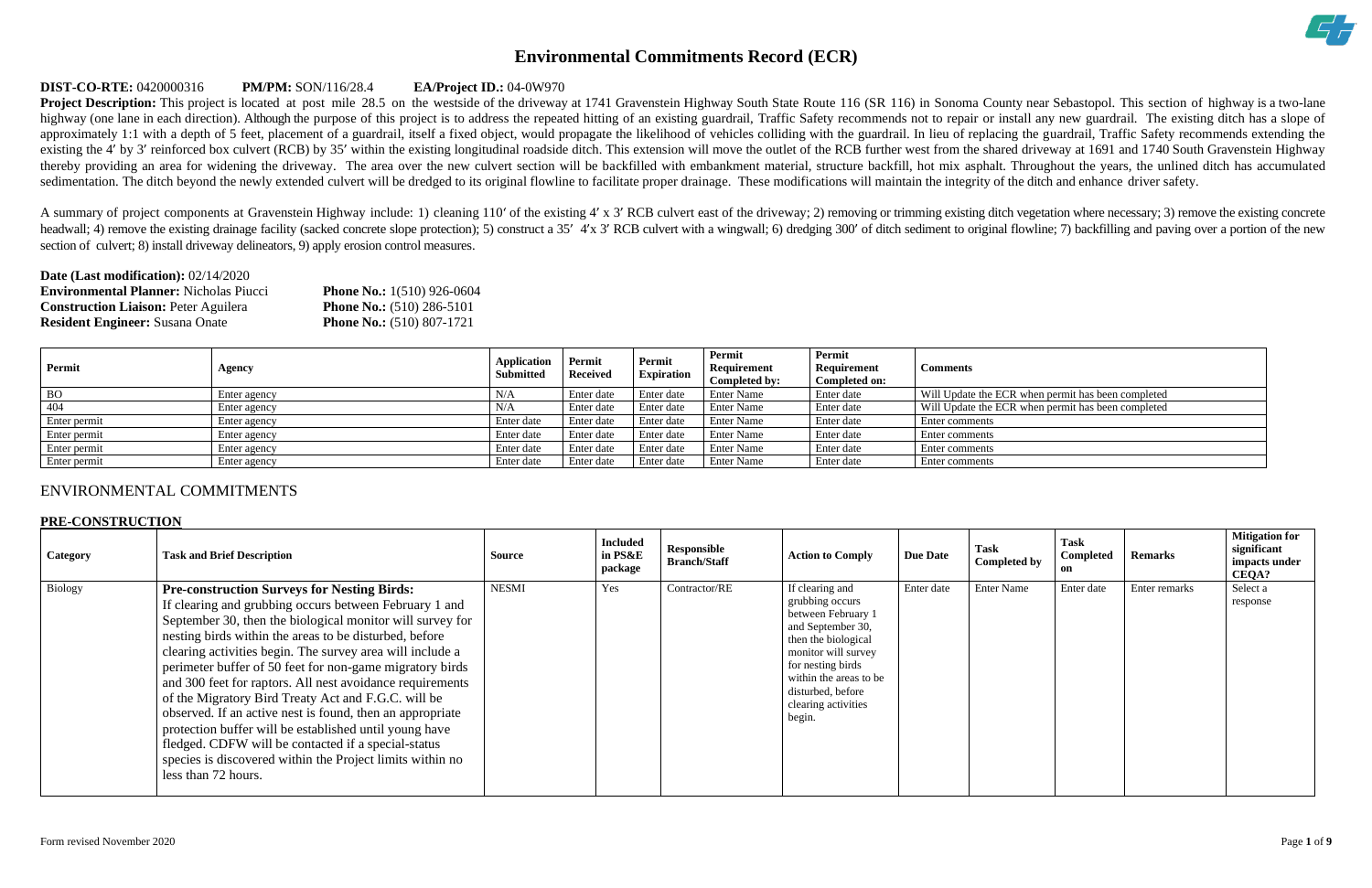| Category       | <b>Task and Brief Description</b>                                                                                                                                                                                                                                                                                                                                                                                                                                                                                                                                                                                                                                                                                                                                                                                                                                                                                                                                          | <b>Source</b> | <b>Included</b><br>in PS&E<br>package | Responsible<br><b>Branch/Staff</b> | <b>Action to Comply</b>                                                                                                                                                                                                                                                          | <b>Due Date</b> | <b>Task</b><br><b>Completed by</b> | <b>Task</b><br>Completed<br>on | <b>Remarks</b> | <b>Mitigation for</b><br>significant<br>impacts under<br>CEQA? |
|----------------|----------------------------------------------------------------------------------------------------------------------------------------------------------------------------------------------------------------------------------------------------------------------------------------------------------------------------------------------------------------------------------------------------------------------------------------------------------------------------------------------------------------------------------------------------------------------------------------------------------------------------------------------------------------------------------------------------------------------------------------------------------------------------------------------------------------------------------------------------------------------------------------------------------------------------------------------------------------------------|---------------|---------------------------------------|------------------------------------|----------------------------------------------------------------------------------------------------------------------------------------------------------------------------------------------------------------------------------------------------------------------------------|-----------------|------------------------------------|--------------------------------|----------------|----------------------------------------------------------------|
| Biology        | <b>Pre-Construction Surveys for Special-Status Species:</b><br>A Qualified Biologist will conduct pre-construction<br>surveys for special-status plant and animal species. An<br>agency-approved biological monitor will be present<br>during construction activities, including vegetation<br>clearing and grubbing, when special-status species have<br>the highest likelihood of being harmed or harassed. If, at<br>any point, any listed species is discovered within the<br>Project footprint, a 50-foot-wide work restriction buffer<br>will be applied until the animal moves out of the area, or<br>the animal is relocated out of harm's way. For state-listed<br>species, the CDFW will be contacted on how best to<br>proceed. Alternately, other action may be taken as<br>authorized in Project permits.                                                                                                                                                     | <b>NESMI</b>  | Yes                                   | Contractor/RE                      | Work with a qualified<br>biologist conduct pre-<br>construction surveys.                                                                                                                                                                                                         | Enter date      | <b>Enter Name</b>                  | Enter date                     | Enter remarks  | Select a<br>response                                           |
| <b>Biology</b> | <b>Designated Construction Areas, Delineated ESAs,</b><br><b>Work Areas, and Equipment and Materials Storage</b><br>Sites: Caltrans will delineate construction areas and ESAs<br>(defined as areas containing sensitive habitats adjacent to<br>or within construction work areas for which physical<br>disturbance is not allowed) on the final construction plans.<br>An approved biological monitor will be onsite to direct<br>the installation of high visibility, orange ESA fencing to<br>prevent encroachment of construction personnel and<br>equipment onto sensitive areas during construction<br>activities, as needed. Staging, storage, and parking areas<br>will be located away from any designated ESAs, as<br>specified by the Qualified Biologist, to avoid construction<br>impacts to natural communities. At the discretion of the<br>Qualified Biologist, ESA fencing may be removed at<br>times when construction is no longer active in the area. | <b>NESMI</b>  | Yes                                   | Contractor/RE                      | An approved<br>biological monitor will<br>be onsite to direct the<br>installation of high<br>visibility, orange ESA<br>fencing to prevent<br>encroachment of<br>construction personnel<br>and equipment onto<br>sensitive areas during<br>construction activities,<br>as needed. | Enter date      | <b>Enter Name</b>                  | Enter date                     | Enter remarks  | Select a<br>response                                           |
| Biology        | <b>Implementation of Best Management Practices</b><br>(BMPs). A Storm Water Pollution Prevention Plan may<br>be needed depending on the extent of the disturbed soil<br>areas. However, erosion control BMPs will be included in<br>the plans and special provisions to comply with the<br>requirements of the RWQCB general construction permit.<br>The Caltrans BMP Guidance Handbook will provide<br>guidance for design staff to include provisions in<br>construction contracts for measures to protect sensitive<br>areas and prevent and minimize stormwater and non-<br>stormwater discharges. Protective measures will include,<br>at a minimum:                                                                                                                                                                                                                                                                                                                  | <b>NESMI</b>  | Yes                                   | Contractor/RE                      | Implement all BMP's<br>where they apply.                                                                                                                                                                                                                                         | Enter date      | <b>Enter Name</b>                  | Enter date                     | Enter remarks  | Select a<br>response                                           |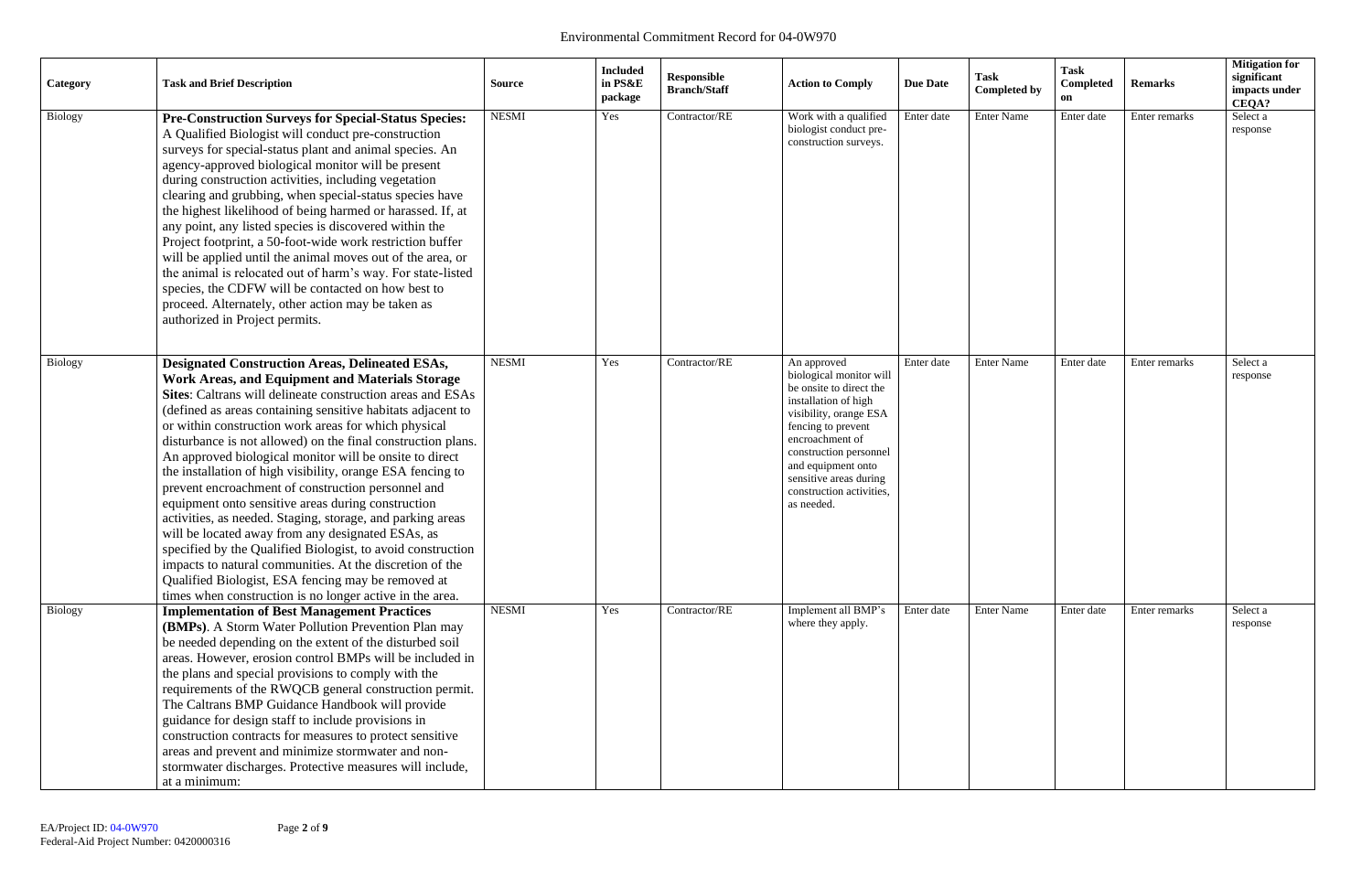| Category | <b>Task and Brief Description</b>                                                                                                                                                                                                                                                                                                                                                                                                                                                                                                                                                                                                                                                                                                                                                                                                                                                                                                                                                                                                                                                                                                                                                                                                                                                                                                                                                                                                                                                                                                                                                                                                                       | <b>Source</b> | <b>Included</b><br>in PS&E<br>package | Responsible<br><b>Branch/Staff</b> | <b>Action to Comply</b>                                                                                | <b>Due Date</b> | <b>Task</b><br><b>Completed by</b> | <b>Task</b><br>Completed<br>on | <b>Remarks</b> | <b>Mitigation for</b><br>significant<br>impacts under<br>CEQA? |
|----------|---------------------------------------------------------------------------------------------------------------------------------------------------------------------------------------------------------------------------------------------------------------------------------------------------------------------------------------------------------------------------------------------------------------------------------------------------------------------------------------------------------------------------------------------------------------------------------------------------------------------------------------------------------------------------------------------------------------------------------------------------------------------------------------------------------------------------------------------------------------------------------------------------------------------------------------------------------------------------------------------------------------------------------------------------------------------------------------------------------------------------------------------------------------------------------------------------------------------------------------------------------------------------------------------------------------------------------------------------------------------------------------------------------------------------------------------------------------------------------------------------------------------------------------------------------------------------------------------------------------------------------------------------------|---------------|---------------------------------------|------------------------------------|--------------------------------------------------------------------------------------------------------|-----------------|------------------------------------|--------------------------------|----------------|----------------------------------------------------------------|
| Biology  | Disallowing any discharging of pollutants from<br>vehicle and equipment cleaning into any storm<br>drains or watercourses.<br>Keeping vehicle and equipment fueling and<br>$\bullet$<br>maintenance operations at least 50 feet away from<br>watercourses, except at established commercial<br>gas stations or an established vehicle maintenance<br>facility.<br>All grindings and asphaltic-concrete waste will be<br>stored within previously disturbed areas absent of<br>habitat and at a minimum of 50 feet from any<br>downstream riparian habitat, aquatic habitat,<br>culvert, or drainage feature, or will be removed<br>from the site at the end of each day.<br>Dedicated fueling and refueling practices will be<br>$\bullet$<br>designated as part of the approved Storm Water<br>Pollution Prevention Program. Dedicated fueling<br>areas will be protected from storm water run-on<br>and will be located at least 50 feet from downslope<br>drainage facilities and water courses. If this is not<br>possible, then fueling will be conducted as stated<br>in the RWQCB general construction permit and in<br>the Caltrans BMP Guidance Handbook.<br>Maintaining spill containment kits onsite at all<br>times during construction operations and/or<br>staging or fueling of equipment. o Dust and<br>erosion control measures will be implemented<br>consistent with the RWQCB General Construction<br>Permit, and with the Caltrans BMP Guidance<br>Handbook.<br>Protecting graded and designated staging areas<br>$\bullet$<br>consistent with the RWQCB General Construction<br>Permit and the Caltrans BMP Guidance<br>Handbook. | <b>NESMI</b>  | Yes                                   | Contractor/RE,                     | Have an approved                                                                                       | Enter date      | <b>Enter Name</b>                  | Enter date                     | Enter remarks  | Select a                                                       |
|          | Preconstruction Surveys. Preconstruction surveys will<br>be conducted by the approved Project biologist. Visual<br>encounter surveys will be conducted immediately prior to<br>within areas subject to ground disturbing activities. All<br>suitable aquatic and upland habitat within the Project<br>footprint including refugia habitat such as under shrubs,<br>downed logs, small woody debris, burrows, etc., will be<br>thoroughly inspected. If a CRLF is observed, the<br>individual(s) will be evaluated and relocated in                                                                                                                                                                                                                                                                                                                                                                                                                                                                                                                                                                                                                                                                                                                                                                                                                                                                                                                                                                                                                                                                                                                      |               |                                       | Biologist                          | biologist conduct<br>preconstruction<br>surveys as well as<br>before any ground<br>disturbances occur. |                 |                                    |                                |                | response                                                       |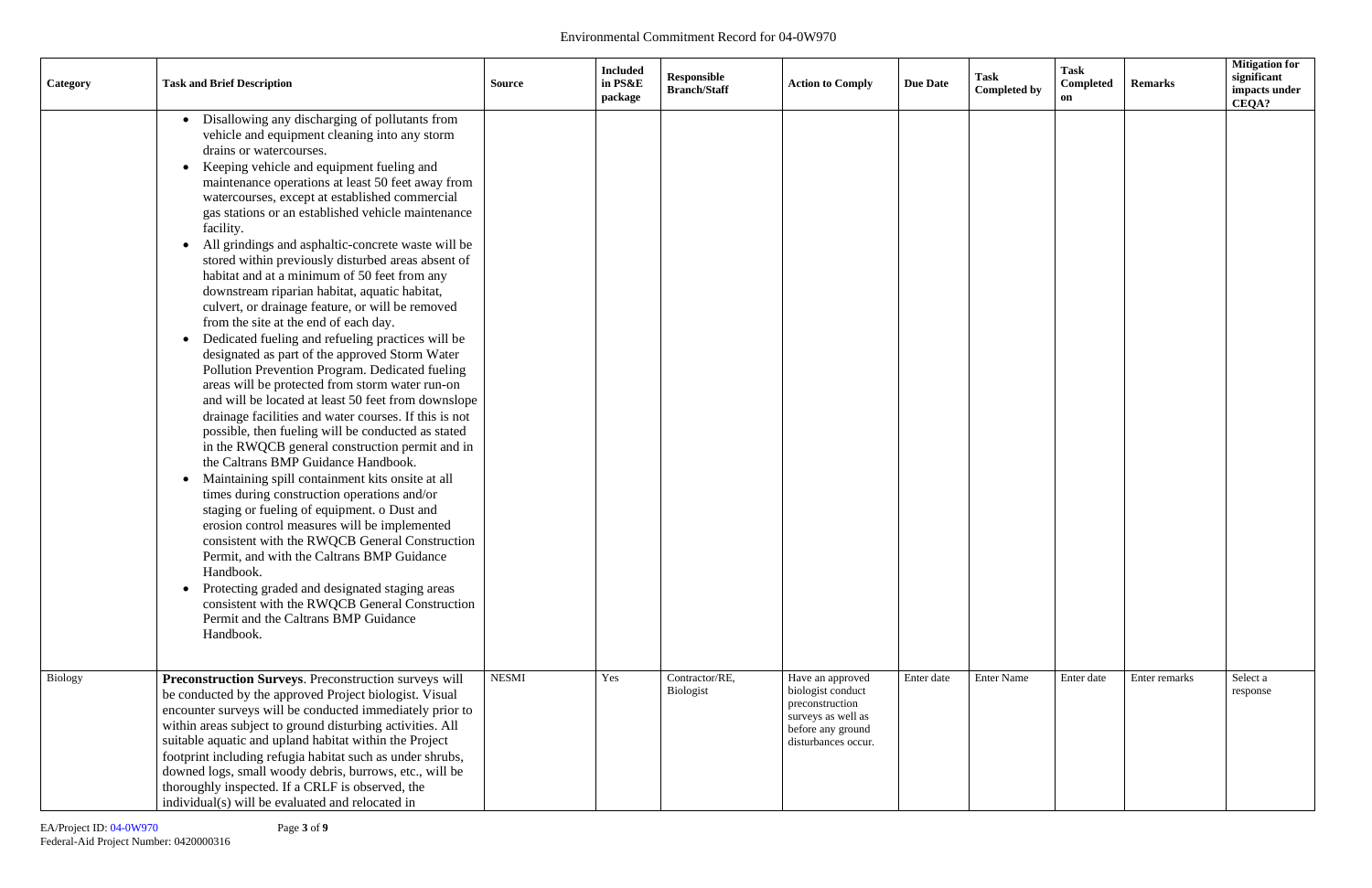| Category       | <b>Task and Brief Description</b>                                                                                                                                                                                                                                                                                                                                                                                                                                                                                                                                                                                                                                                                                                                                                                                                                                                                                                                                        | <b>Source</b> | <b>Included</b><br>in PS&E<br>package | Responsible<br><b>Branch/Staff</b> | <b>Action to Comply</b>                                                                                                                                                                                                                                                                                                                                                                                                                                                                                                                                                                                                                                                                  | <b>Due Date</b> | <b>Task</b><br><b>Completed by</b> | <b>Task</b><br>Completed<br>on | <b>Remarks</b> | <b>Mitigation for</b><br>significant<br>impacts under<br>CEQA? |
|----------------|--------------------------------------------------------------------------------------------------------------------------------------------------------------------------------------------------------------------------------------------------------------------------------------------------------------------------------------------------------------------------------------------------------------------------------------------------------------------------------------------------------------------------------------------------------------------------------------------------------------------------------------------------------------------------------------------------------------------------------------------------------------------------------------------------------------------------------------------------------------------------------------------------------------------------------------------------------------------------|---------------|---------------------------------------|------------------------------------|------------------------------------------------------------------------------------------------------------------------------------------------------------------------------------------------------------------------------------------------------------------------------------------------------------------------------------------------------------------------------------------------------------------------------------------------------------------------------------------------------------------------------------------------------------------------------------------------------------------------------------------------------------------------------------------|-----------------|------------------------------------|--------------------------------|----------------|----------------------------------------------------------------|
|                | accordance with the observation and handling protocol<br>outlined below. All fossorial mammal burrows will be<br>inspected for signs of frog usage to the maximum extent<br>practicable. If it is determined that a burrow may be<br>occupied by a CRLF, the burrow will be excavated by<br>hand, if possible, and the individual(s) relocated in<br>accordance with the observation and handling protocol<br>promulgated by the USFWS.                                                                                                                                                                                                                                                                                                                                                                                                                                                                                                                                  |               |                                       |                                    |                                                                                                                                                                                                                                                                                                                                                                                                                                                                                                                                                                                                                                                                                          |                 |                                    |                                |                |                                                                |
| <b>Biology</b> | Biological Monitoring. An agency approved biologist<br>will be present onsite during construction to monitor for<br>CRLF. Through communication with the Resident<br>Engineer or their designee, the USFWS approved<br>biologist may stop work if deemed necessary for any<br>reason to protect listed species and will advise the<br>Resident Engineer or designee on how to proceed<br>accordingly. The USFWS approved biologist will be<br>present during all construction activities where take of a<br>listed species could occur.                                                                                                                                                                                                                                                                                                                                                                                                                                  | <b>NESMI</b>  | Yes                                   | Contractor/RE,<br>Biologist        | An agency approved<br>biologist will be<br>present onsite during<br>construction to<br>monitor for CRLF.                                                                                                                                                                                                                                                                                                                                                                                                                                                                                                                                                                                 | Enter date      | <b>Enter Name</b>                  | Enter date                     | Enter remarks  | Select a<br>response                                           |
| Biology        | Timing of Construction. To the extent practicable, initial<br>ground-disturbing activities will be avoided between<br>November 1 and March 31 because that is the time period<br>when California red-legged frogs are most likely to be<br>moving through upland areas. When ground-disturbing<br>activities must take place between November 1 and March<br>31, the Corps through the applicant will ensure that daily<br>monitoring by the UWFWS-approved biologist is<br>completed for the CRLF. To the maximum extent<br>practicable, no construction activities will occur during<br>rain events or within 24-hours following a rain event.<br>Prior to construction activities resuming, the approved<br>biologist will inspect the action area and all<br>equipment/materials for the presence of California red-<br>legged frogs. The animals will be allowed to move away<br>from the project site of their own volition or moved by the<br>approved biologist. | <b>NESMI</b>  | Yes                                   | Contractor/RE                      | To the extent<br>practicable, initial<br>ground-disturbing<br>activities will be<br>avoided between<br>November 1 and<br>March 31 because that<br>is the time period<br>when California red-<br>legged frogs are most<br>likely to be moving<br>through upland areas.<br>When ground-<br>disturbing activities<br>must take place<br>between November 1<br>and March 31, the<br>Corps through the<br>applicant will ensure<br>that daily monitoring<br>by the UWFWS-<br>approved biologist is<br>completed for the<br>CRLF. To the<br>maximum extent<br>practicable, no<br>construction activities<br>will occur during rain<br>events or within 24-<br>hours following a rain<br>event. | Enter date      | <b>Enter Name</b>                  | Enter date                     | Enter remarks  | Select a<br>response                                           |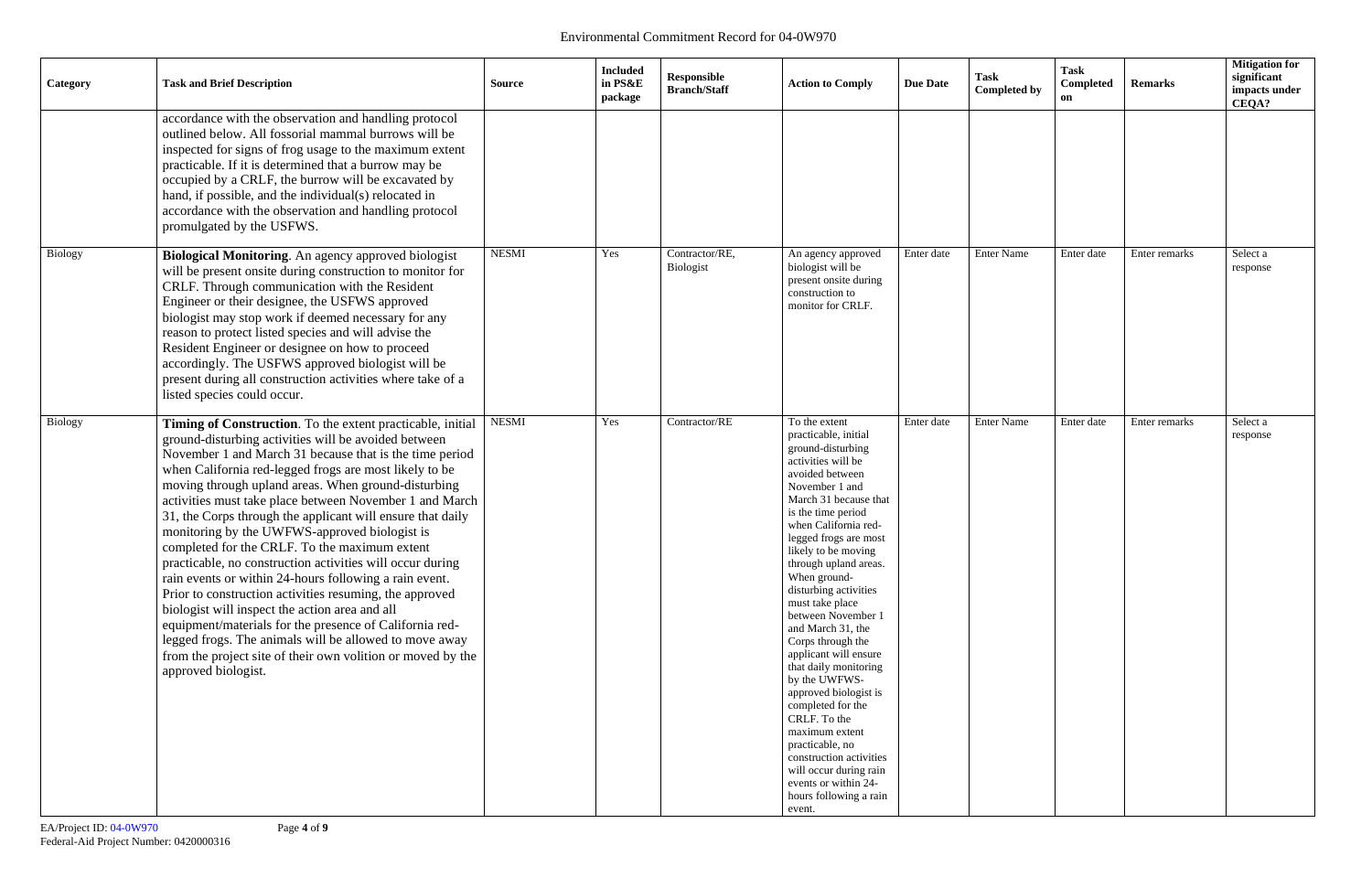| Category                                        | <b>Task and Brief Description</b>                                                                                                                                                                                                                                                                                                                                                                                                                                                                                                                                                                                                                                                                                                                                                                                                                                                                                                                                                                                                                                                                                                                                                                                                                                                                                                                                                                                                                                                                                                                                                                                                                                                                                                                                                                                                 | <b>Source</b>                                     | <b>Included</b><br>in PS&E<br>package | <b>Responsible</b><br><b>Branch/Staff</b>        | <b>Action to Comply</b>                                                                                                                                    | <b>Due Date</b>          | <b>Task</b><br><b>Completed by</b>     | <b>Task</b><br>Completed<br>on | <b>Remarks</b>                 | <b>Mitigation for</b><br>significant<br>impacts under<br>CEQA? |
|-------------------------------------------------|-----------------------------------------------------------------------------------------------------------------------------------------------------------------------------------------------------------------------------------------------------------------------------------------------------------------------------------------------------------------------------------------------------------------------------------------------------------------------------------------------------------------------------------------------------------------------------------------------------------------------------------------------------------------------------------------------------------------------------------------------------------------------------------------------------------------------------------------------------------------------------------------------------------------------------------------------------------------------------------------------------------------------------------------------------------------------------------------------------------------------------------------------------------------------------------------------------------------------------------------------------------------------------------------------------------------------------------------------------------------------------------------------------------------------------------------------------------------------------------------------------------------------------------------------------------------------------------------------------------------------------------------------------------------------------------------------------------------------------------------------------------------------------------------------------------------------------------|---------------------------------------------------|---------------------------------------|--------------------------------------------------|------------------------------------------------------------------------------------------------------------------------------------------------------------|--------------------------|----------------------------------------|--------------------------------|--------------------------------|----------------------------------------------------------------|
| <b>Water Quality</b><br><b>Visual Resources</b> | Water Pollution Control: Since the DSA is less than 1<br>acre, a WPCP will be required. Prior to commencement of<br>construction activities, a WPCP must be prepared by the<br>Contractor and approved by the Department, pursuant to<br>Department 2018 Standard Specifications 13-3.<br>Water Pollution Control consists of various temporary<br>measures implemented during construction (Temporary<br><b>Construction Site Best Management Practices, hereafter</b><br>BMPs) to control sedimentation, erosion, or the discharge<br>of other pollutants. To address temporary water quality<br>impacts resulting from the construction activities in this<br>project, plans specifications and estimate will be prepared<br>and included in the contract documents for "Water<br>Pollution Control". Temporary Construction Site BMPs<br>may include:<br>· Soil Stabilization: Preservation of Existing Vegetation,<br>Slope Protection, Slope Interrupter Devices, and<br>Channelized Flow;<br>• Sediment Control: Temporary Fiber Rolls, Temporary<br>Silt Fence and Storm Drain Inlet Protection;<br>• Tracking Controls: Stabilized Construction<br>Entrance/Exit, and Street Sweeping;<br>• Wind Erosion Controls: Hydraulic Mulch and<br>Temporary Covers;<br>• Non-storm Water Management: Water Conservation<br>Practices, Dewatering Operations, Paving and Grinding<br>Operations, Vehicle and Equipment Operations (Fueling,<br>Cleaning and Maintenance), Concrete Waste<br>Management, and Material and Equipment Use;<br>• Waste Management and Materials Pollution Control:<br>Material Delivery and Storage, Material Use, Stockpile<br>Management, Spill Prevention and Control, Solid and<br>Concrete Waste Management, Hazardous Waste and<br>Contaminated Soil Management, and Liquid Waste<br>Management | <b>Water Quality Close</b><br>Out<br>Visual Study | Yes<br>No                             | Contractor/RE, Water<br>Quality<br>Contractor/RE | Implement all BMP's<br>where they apply.<br>During construction                                                                                            | Enter date<br>Enter date | <b>Enter Name</b><br><b>Enter Name</b> | Enter date<br>Enter date       | Enter remarks<br>Enter remarks | Select a<br>response<br>Select a                               |
|                                                 | During construction operations, unsightly material and<br>equipment in staging areas shall be placed where they are<br>less visible and/or covered where possible.                                                                                                                                                                                                                                                                                                                                                                                                                                                                                                                                                                                                                                                                                                                                                                                                                                                                                                                                                                                                                                                                                                                                                                                                                                                                                                                                                                                                                                                                                                                                                                                                                                                                |                                                   |                                       |                                                  | operations, unsightly<br>material and<br>equipment in staging<br>areas shall be placed<br>where they are less<br>visible and/or covered<br>where possible. |                          |                                        |                                |                                | response                                                       |

# **CONSTRUCTION**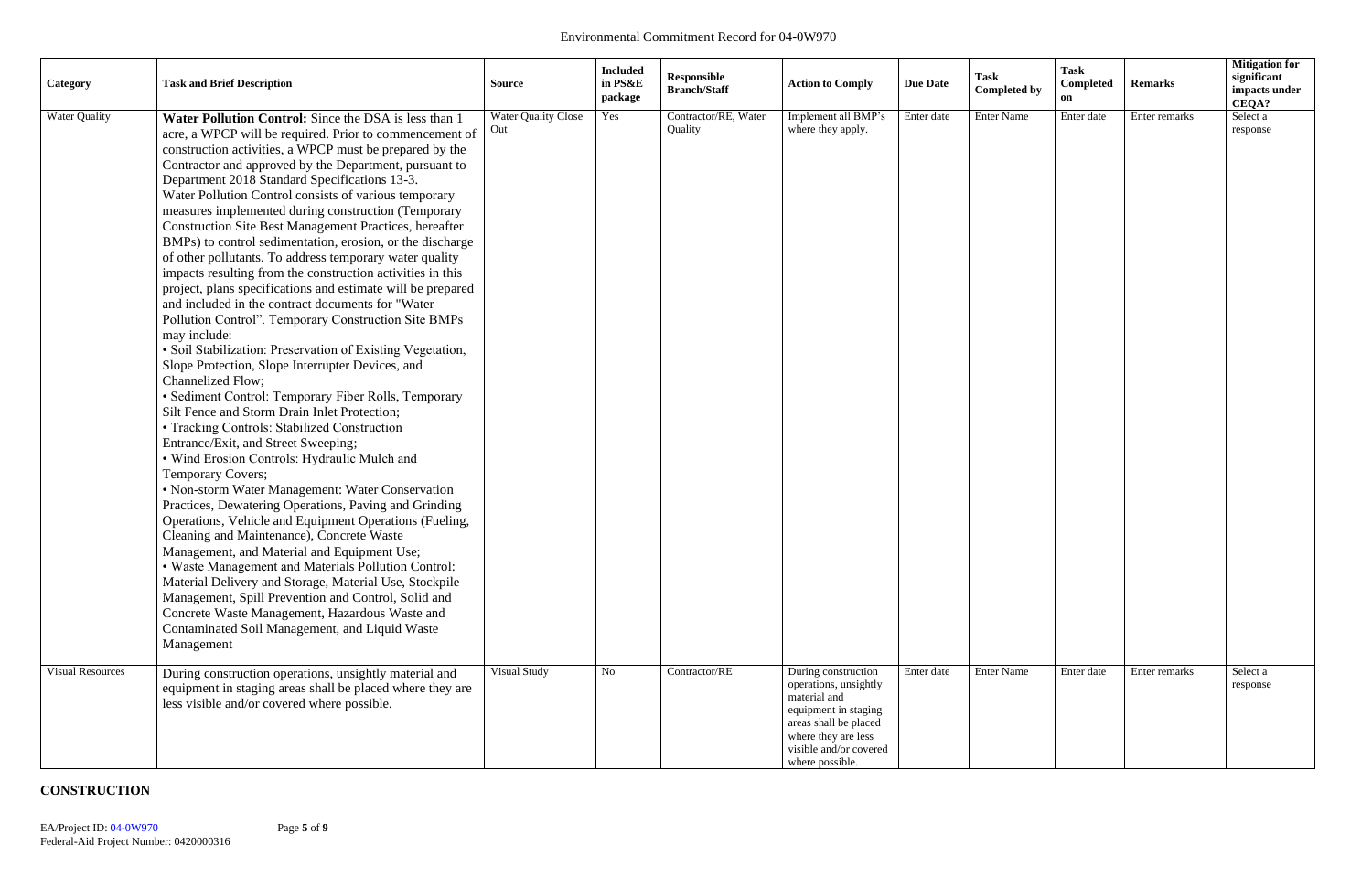| Category       | <b>Task and Brief Description</b>                                                                                                                                                                                                                                                                                                                                                                                                                                                                                                                                                                                                                                                                                                                                                                                                                                                                                                                                                                                                                                                                                                                                                                                                                                                                                                                                                                                                                                                                                                                                                                                             | <b>Source</b> | <b>Included</b><br>in PS&E<br>package | Responsible<br><b>Branch/Staff</b> | <b>Action to Comply</b>                                                                               | <b>Due Date</b> | <b>Task</b><br><b>Completed by</b> | Task<br>Completed<br>on | <b>Remarks</b> | <b>Mitigation for</b><br>significant<br>impacts under<br>CEQA? |
|----------------|-------------------------------------------------------------------------------------------------------------------------------------------------------------------------------------------------------------------------------------------------------------------------------------------------------------------------------------------------------------------------------------------------------------------------------------------------------------------------------------------------------------------------------------------------------------------------------------------------------------------------------------------------------------------------------------------------------------------------------------------------------------------------------------------------------------------------------------------------------------------------------------------------------------------------------------------------------------------------------------------------------------------------------------------------------------------------------------------------------------------------------------------------------------------------------------------------------------------------------------------------------------------------------------------------------------------------------------------------------------------------------------------------------------------------------------------------------------------------------------------------------------------------------------------------------------------------------------------------------------------------------|---------------|---------------------------------------|------------------------------------|-------------------------------------------------------------------------------------------------------|-----------------|------------------------------------|-------------------------|----------------|----------------------------------------------------------------|
| <b>Biology</b> | Vegetation Removal: Whenever possible, vegetation<br>removal will be scheduled between September 30 and<br>February 1 to avoid impacts to nesting birds during the<br>nesting season. If vegetation removal should occur during<br>the nesting season, then a qualified biologist or biological<br>monitor will survey for nesting birds as stated in the final<br>CDFW 1602 permit.                                                                                                                                                                                                                                                                                                                                                                                                                                                                                                                                                                                                                                                                                                                                                                                                                                                                                                                                                                                                                                                                                                                                                                                                                                          | <b>NESMI</b>  | Yes                                   | Contractor/RE                      | Have a qualified<br>biologist onsite if<br>vegetation is removed<br>outside the approved<br>timeline. | Enter date      | <b>Enter Name</b>                  | Enter date              | Enter remarks  | Select a<br>response                                           |
| Biology        | <b>Construction Site Management Practices: The</b><br>following site restrictions will be implemented to avoid or<br>minimize potential effects on listed species and their<br>habitats:<br>Project-related vehicle traffic will be restricted to<br>$\bullet$<br>established roads and construction areas. Project<br>vehicles will observe a 15-mile-perhour speed<br>limit while in the Project footprint, except on the<br>current highway.<br>Construction access, staging, storage, and parking<br>areas have been designated within the Project<br>footprint and are outside of any designated ESAs.<br>Additional work areas outside of the Project<br>footprint will be environmentally cleared and<br>permitted by the contractor. The following areas<br>will be limited to the minimum necessary to<br>construct the proposed Project: access routes,<br>staging and storage areas, and contractor parking.<br>Routes and boundaries of roadwork will be clearly<br>marked prior to initiating construction or grading.<br>Certifying, to the maximum extent practicable, any<br>$\bullet$<br>borrow material to be non-toxic and weed free.<br>All food-related trash items such as wrappers,<br>$\bullet$<br>cans, bottles, and food scraps will be disposed of<br>in closed containers and removed at least once<br>daily from the Project footprint.<br>Prohibiting all pets from entering the Project area<br>during construction. o Prohibiting firearms within<br>the Project site, except for those carried by<br>authorized security personnel or local, state, or<br>federal law enforcement officials. | <b>NESMI</b>  | Yes                                   | Contractor/RE                      | Implement all BMP's<br>where they apply.                                                              | Enter date      | <b>Enter Name</b>                  | Enter date              | Enter remarks  | Select a<br>response                                           |
| <b>Biology</b> | Noxious Weeds: Noxious weeds will be controlled in<br>accordance with Caltrans Highway Design Manual Topic<br>110.5 "Control of Noxious Weeds—Exotic and Invasive<br>Species" and Executive Order 13112 (Invasive Species)                                                                                                                                                                                                                                                                                                                                                                                                                                                                                                                                                                                                                                                                                                                                                                                                                                                                                                                                                                                                                                                                                                                                                                                                                                                                                                                                                                                                    | <b>NESMI</b>  | Yes                                   | Contractor/RE                      | Follow in accordance<br>with the Design<br>Manual                                                     | Enter date      | <b>Enter Name</b>                  | Enter date              | Enter remarks  | Select a<br>response                                           |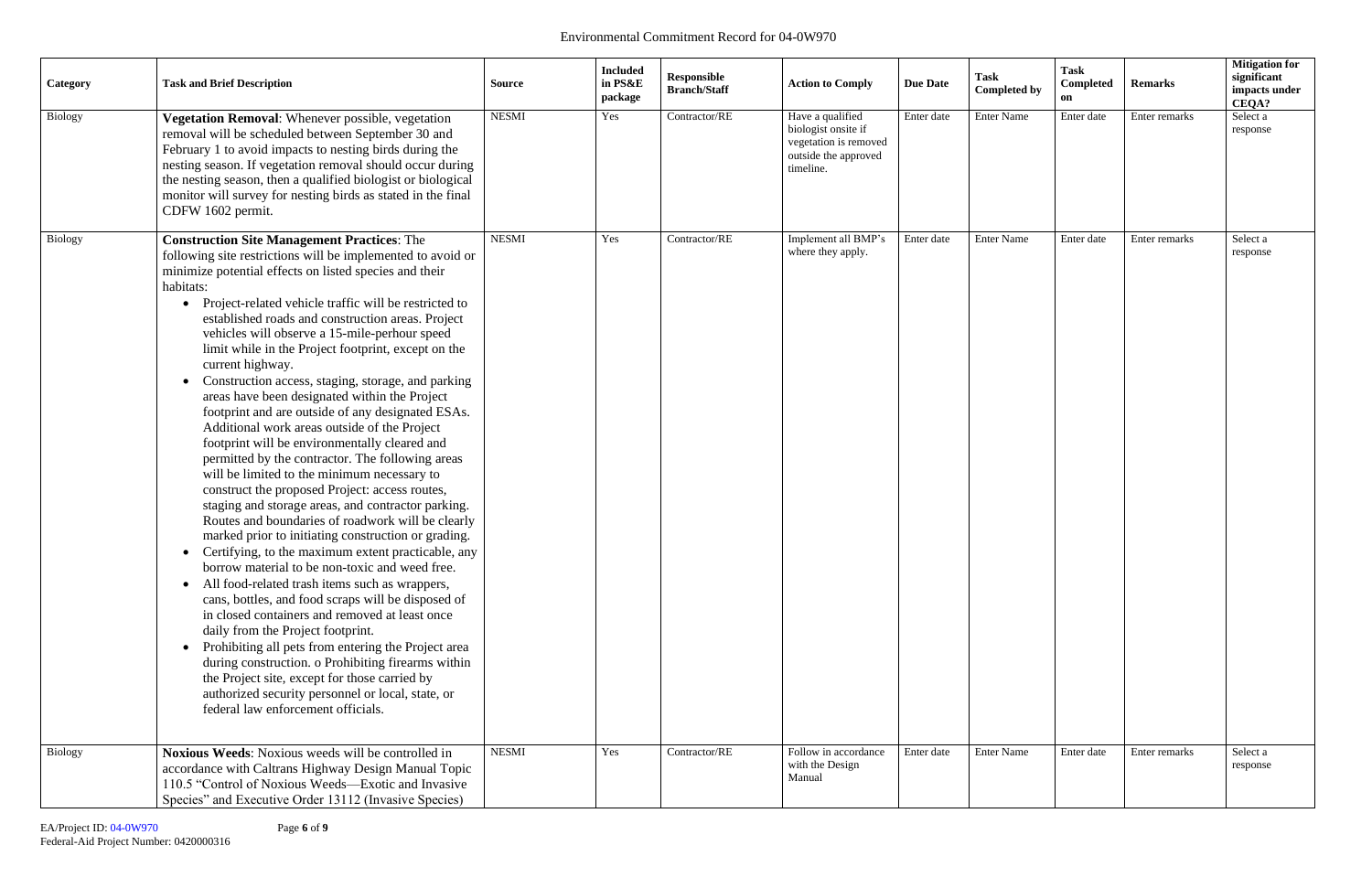| Category       | <b>Task and Brief Description</b>                                                                                                                                                                                                                                                                                                                                                                                                                                                                                                                                                                                                                                                                                                                                                                                                                                                                                                                                                                                                                                                                                                                                                                                                                                 | <b>Source</b> | <b>Included</b><br>in PS&E<br>package | Responsible<br><b>Branch/Staff</b> | <b>Action to Comply</b>                                                                                                                                                                | <b>Due Date</b> | <b>Task</b><br><b>Completed by</b> | Task<br>Completed<br>on | <b>Remarks</b> | <b>Mitigation for</b><br>significant<br>impacts under<br>CEQA? |
|----------------|-------------------------------------------------------------------------------------------------------------------------------------------------------------------------------------------------------------------------------------------------------------------------------------------------------------------------------------------------------------------------------------------------------------------------------------------------------------------------------------------------------------------------------------------------------------------------------------------------------------------------------------------------------------------------------------------------------------------------------------------------------------------------------------------------------------------------------------------------------------------------------------------------------------------------------------------------------------------------------------------------------------------------------------------------------------------------------------------------------------------------------------------------------------------------------------------------------------------------------------------------------------------|---------------|---------------------------------------|------------------------------------|----------------------------------------------------------------------------------------------------------------------------------------------------------------------------------------|-----------------|------------------------------------|-------------------------|----------------|----------------------------------------------------------------|
|                | and by methods approved by Caltrans' landscape architect<br>or vegetation control specialist.                                                                                                                                                                                                                                                                                                                                                                                                                                                                                                                                                                                                                                                                                                                                                                                                                                                                                                                                                                                                                                                                                                                                                                     |               |                                       |                                    |                                                                                                                                                                                        |                 |                                    |                         |                |                                                                |
| <b>Biology</b> | <b>Worker Environmental Awareness Training:</b><br>Construction personnel will attend a mandatory<br>environmental education program delivered by a qualified<br>biological monitor prior to beginning construction. This<br>program will provide information on special-status<br>species and the employees' personal responsibility in<br>avoiding impacts to species during construction. At a<br>minimum, the training will include: a description of<br>special-status species and migratory birds that may occur<br>in the Project area; a discussion of the potential<br>occurrence of these species within the Project footprint;<br>an explanation of the status of these species and protection<br>under federal and state laws and regulations; and the<br>description of measures to be implemented to conserve<br>listed species and their habitats as they relate to the work<br>site. Information on protected species will be provided to<br>construction personnel, along with compliance reminders<br>and relevant contact information. Documentation of the<br>training and sign-in sheets will be kept on file and<br>available on request                                                                                                    | <b>NESMI</b>  | Yes                                   | Contractor/RE                      | Construction<br>personnel will attend a<br>mandatory<br>environmental<br>education program<br>delivered by a<br>qualified biological<br>monitor prior to<br>beginning<br>construction. | Enter date      | <b>Enter Name</b>                  | Enter date              | Enter remarks  | Select a<br>response                                           |
| <b>Biology</b> | Protocol for Species Observation and Handling. If<br>CRLF are encountered in the Project area, work within 50<br>feet of the animal will cease immediately and the Resident<br>Engineer and USFWS approved biologist will be notified.<br>Based on the professional judgment of the approved<br>biologist, if Project activities can be conducted without<br>harming or injuring the animal(s), they may be left at the<br>location of discovery and monitored by the approved<br>biologist. All Project personnel will be notified of the<br>finding and at no time shall work occur within 50 feet of<br>the animal without a biological monitor present. If it is<br>determined by the approved biologist that relocating the<br>CRLF is necessary, the following steps will be followed:<br>a. Prior to handling and relocation, the USFWS approved<br>biologist will take precautions to prevent introduction of<br>amphibian diseases in accordance with the Revised<br>Guidance on Site Assessments and Field Surveys for the<br>California Redlegged Frog (USFWS, 2005). Disinfecting<br>equipment and clothing is especially important when<br>biologists are coming to the Action Area to handle<br>amphibians after working in other aquatic habitats. | <b>NESMI</b>  | Yes                                   | Contractor/RE                      | If CRLF are<br>encountered in the<br>Project area, work<br>within 50 feet of the<br>animal will cease<br>immediately and the<br>Resident                                               | Enter date      | <b>Enter Name</b>                  | Enter date              | Enter remarks  | Select a<br>response                                           |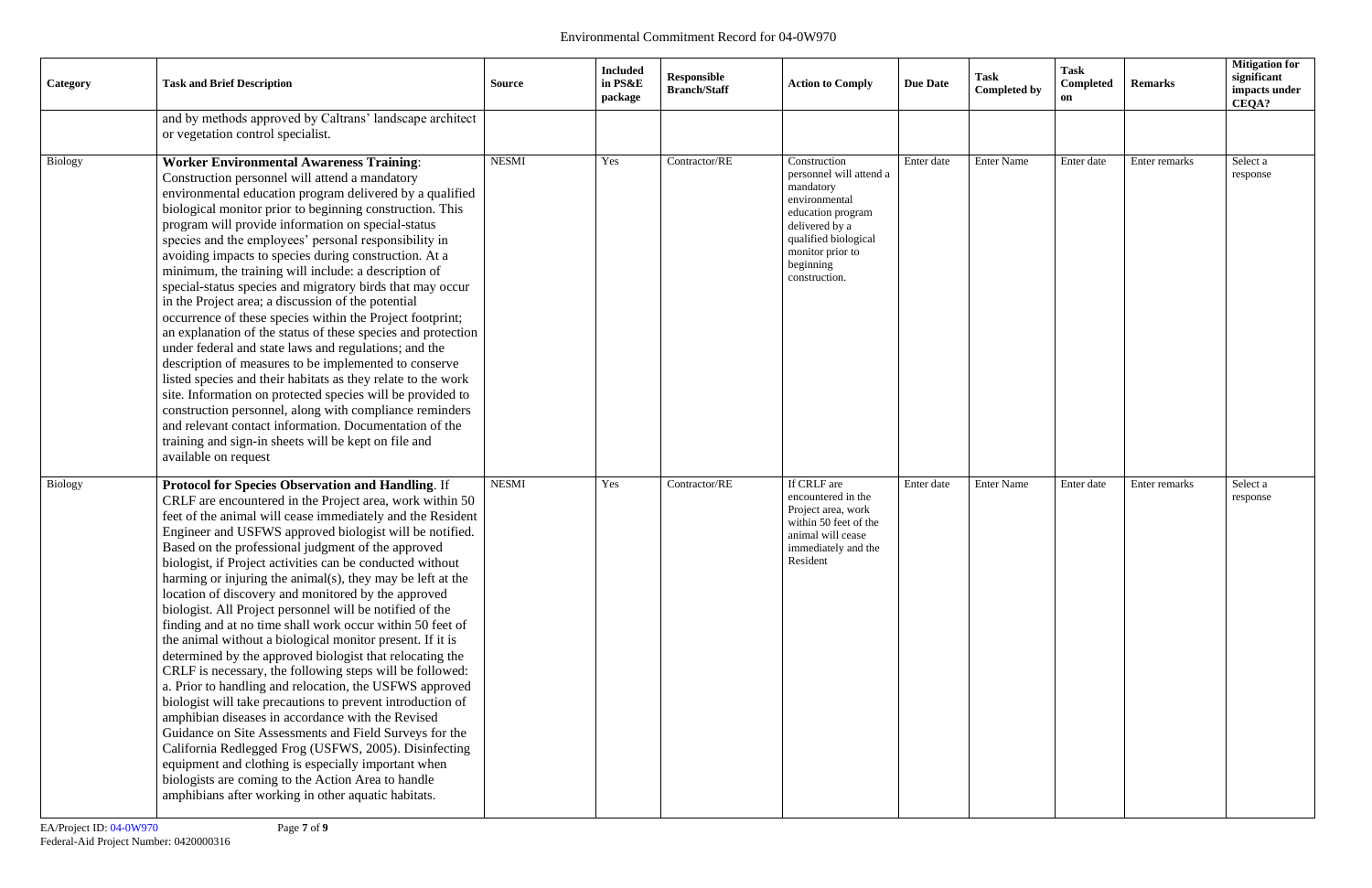| Category                                       | <b>Task and Brief Description</b>                                                                                                                                                                                                                                                                                                                                                                                                                                                                                                                                                                                                                                                                                                                                                                                                                                                                                                                                                                                                                                                                                                                                                                                                                                                                                                                                                                                                                                                   | <b>Source</b>     | <b>Included</b><br>in PS&E<br>package | Responsible<br><b>Branch/Staff</b> | <b>Action to Comply</b>                                                                                          | <b>Due Date</b> | <b>Task</b><br><b>Completed by</b> | <b>Task</b><br>Completed<br>on | <b>Remarks</b> | <b>Mitigation for</b><br>significant<br>impacts under<br>CEQA? |
|------------------------------------------------|-------------------------------------------------------------------------------------------------------------------------------------------------------------------------------------------------------------------------------------------------------------------------------------------------------------------------------------------------------------------------------------------------------------------------------------------------------------------------------------------------------------------------------------------------------------------------------------------------------------------------------------------------------------------------------------------------------------------------------------------------------------------------------------------------------------------------------------------------------------------------------------------------------------------------------------------------------------------------------------------------------------------------------------------------------------------------------------------------------------------------------------------------------------------------------------------------------------------------------------------------------------------------------------------------------------------------------------------------------------------------------------------------------------------------------------------------------------------------------------|-------------------|---------------------------------------|------------------------------------|------------------------------------------------------------------------------------------------------------------|-----------------|------------------------------------|--------------------------------|----------------|----------------------------------------------------------------|
|                                                | b. CRLF will be captured by hand, dipnet or other<br>USFWS approved methodology, transported by hand,<br>dipnet or temporary holding container, and released as<br>soon as practicable the same day of capture. Handling of<br>CRLF will be minimized to the maximum extent<br>practicable. Holding/transporting containers and dipnets<br>will be thoroughly cleaned and disinfected prior to<br>transporting to the Action Area and will Chapter 4<br>Results: Biological Resources, Discussion of Impacts, and<br>Mitigation Natural Environment Study Minimal Impacts<br>SON 116 Minor B Culvert Extension 4-10 EA 04-0W970,<br>04-SON-116 PM 28.48 be rinsed with freshwater onsite<br>immediately prior to usage, unless doing so will result in<br>the injury or death of the animal(s) due to the time delay.<br>CRLF will be relocated to the nearest suitable habitat<br>outside of the area where actions will not result in harm or<br>harassment, and released on the same side of SR 121<br>where they were discovered. The individual(s) will be<br>released within suitable habitat in the Caltrans right-of-<br>way or another property acceptable to the property owner,<br>and the USFWS will be notified. If suitable habitat cannot<br>be identified, the USFWS should be contacted to<br>determine an acceptable alternative. Transporting CRLF<br>to a location other than the location described herein will<br>require written authorization of the USFWS. |                   |                                       |                                    |                                                                                                                  |                 |                                    |                                |                |                                                                |
| Biology                                        | Equipment Storage. For onsite storage of pipes, conduits<br>and other materials that could provide shelter for<br>California red-legged frogs, an open-top trailer will be<br>used to elevate the materials above ground. This is<br>intended to reduce the potential for animals to climb into<br>the conduits and other materials.                                                                                                                                                                                                                                                                                                                                                                                                                                                                                                                                                                                                                                                                                                                                                                                                                                                                                                                                                                                                                                                                                                                                                | <b>NESMI</b>      | Yes                                   | Contractor/RE                      | This is intended to<br>reduce the potential<br>for animals to climb<br>into the conduits and<br>other materials. | Enter date      | <b>Enter Name</b>                  | Enter date                     | Enter remarks  | Select a<br>response                                           |
| Air Quality<br>$\Gamma$ A Droiget ID: 04 0W070 | Implementation of Caltrans Standard Specifications, such<br>as complying with air pollution-control rules, regulations,<br>ordinances, and statutes that apply to work performed<br>under the Contract and the use of construction best<br>management practices, would result in reducing GHG<br>emissions from construction activities, including but not<br>limited to:<br>1. Regular vehicle and equipment maintenance<br>2. Limit idling of vehicles and equipment onsite<br>3. If practicable, recycle nonhazardous waste and excess<br>material. If recycling is not practicable, dispose of<br>material<br>4. Use solar-powered signal boards, if feasible<br>$\text{Deco} \Omega$ of $\Omega$                                                                                                                                                                                                                                                                                                                                                                                                                                                                                                                                                                                                                                                                                                                                                                               | Air Quality Study | Yes                                   | Contractor/RE                      | Comply with the<br>standard<br>specifications.                                                                   | Enter date      | <b>Enter Name</b>                  | Enter date                     | Enter remarks  | Select a<br>response                                           |